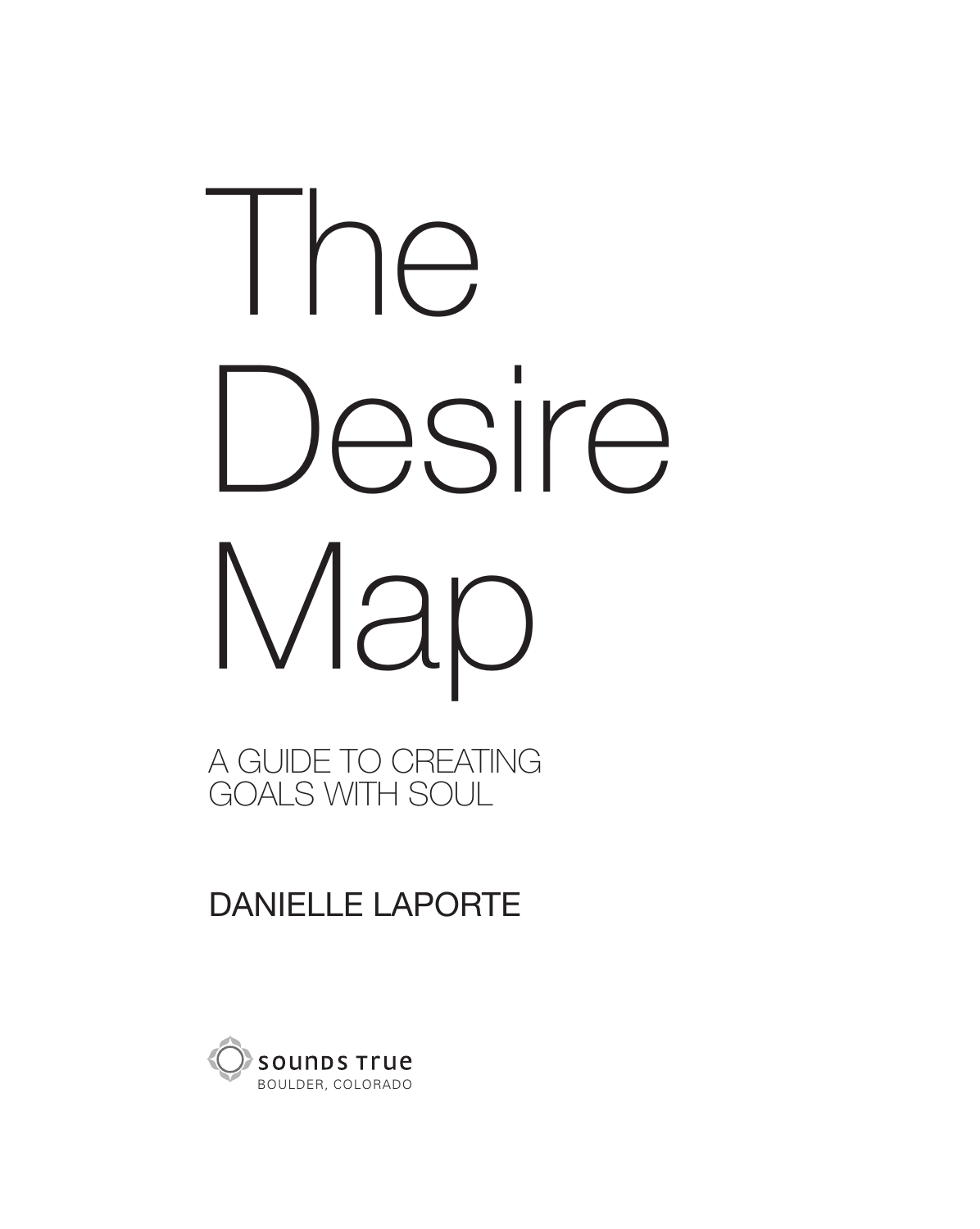### BOOK ONE: THE THEORY

| <b>THE VISTA: PROGRAM OVERVIEW</b>                             | 1   |
|----------------------------------------------------------------|-----|
| It All Began on New Year's Eve, by the Fire                    | 3   |
|                                                                |     |
| Light to Steer By                                              | 15  |
| <b>INTRODUCING: DESIRE</b>                                     | 17  |
| The Pounding Heart of Liberation                               | 21  |
| Look Desire in the Eye                                         | 25  |
| THE MAGNETICS OF FEELINGS                                      | 33  |
| Everything We Do Is Driven by the Desire to Feel a Certain Way | 35  |
| The Benefit of Clear Desires                                   | 49  |
| <b>Respect Your Desires</b>                                    | 57  |
| The Undeniably Immense Value of Negative Emotions              | 61  |
| Knowing How We Feel                                            | 67  |
| <b>INTENTIONS &amp; GOALS</b>                                  | 77  |
| Goals with Soul?                                               | 79  |
| Creating a Healthy Relationship with Intentions and Goals      | 95  |
| <b>SINCERE EFFORT, TRUST &amp; FAITH</b>                       | 115 |
| Fierce but Flexible. The Duality of Goals with Soul.           | 117 |
| Resistance                                                     | 123 |
| Do Less, Get More                                              | 127 |
| Trust                                                          | 129 |
| Prayer & Attunement                                            | 131 |
| Affirmations Can Mess You Up                                   | 137 |
| Deserving                                                      | 141 |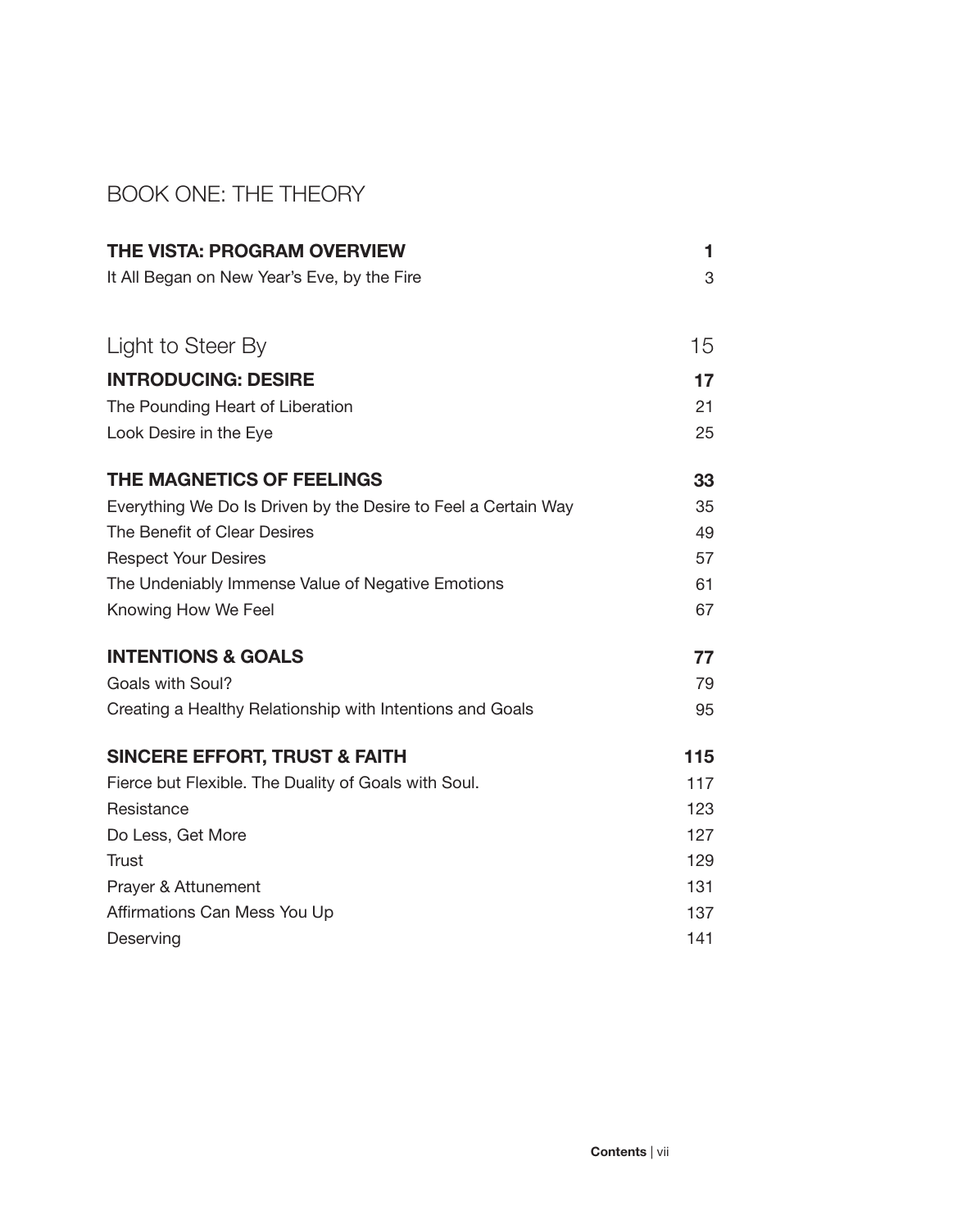| <b>BOOK TWO: THE WORKBOOK</b>                                                                                          | 151 |
|------------------------------------------------------------------------------------------------------------------------|-----|
| THE DESIRE MAP AT A GLANCE                                                                                             | 153 |
| I ife Areas                                                                                                            | 153 |
| Optimizing                                                                                                             | 154 |
| <b>SOUL LIMBER</b>                                                                                                     | 157 |
| Rapid-Fire Starting                                                                                                    | 158 |
| Psych Surfing                                                                                                          | 160 |
| Sensations of Positivity                                                                                               | 162 |
| Relating to Life                                                                                                       | 164 |
| Relating to People = Relating to Life                                                                                  | 165 |
| <b>GRATITUDE &amp; WHAT'S NOT WORKING</b>                                                                              | 169 |
| Gratitude Puts Everything into Perspective                                                                             | 169 |
| We Need to Get Real About What's Not Working, So That We Can Change It.                                                | 170 |
| <b>CLARIFYING YOUR CORE DESIRED FEELINGS. THIS IS THE</b><br><b>WHOLE, IMPORTANT, BEAUTIFUL REASON WE'RE HERE.</b>     | 187 |
| Start Where It Feels Easy                                                                                              | 187 |
| <b>Tools You Might Use</b>                                                                                             | 188 |
| <b>Give Words Their Power</b>                                                                                          | 188 |
| Know That You Know                                                                                                     | 188 |
| Step 1: How Do You Want to Feel in Each of These Areas of Your Life?<br>Riff                                           | 191 |
| Step 2: Get Inside the Words. Look Up the Definitions of the Words<br>That You Wrote Down.                             | 197 |
| Step 3: Make Your First Picks. Go Back to Your Ramble of Words<br>and Circle the Ones That Resonate with You the Most. | 198 |
| Step 4: Pattern Recognition. Prepping to Home In.                                                                      | 200 |
| Step 5: Make Your Final Picks: Choose Your Three to Four Core Desired<br>Feelings-and Shine, Baby, Shine!              | 202 |
| My Core Desired Feelings                                                                                               | 203 |
| Bravissimo!                                                                                                            | 204 |
| Now: Rest                                                                                                              | 205 |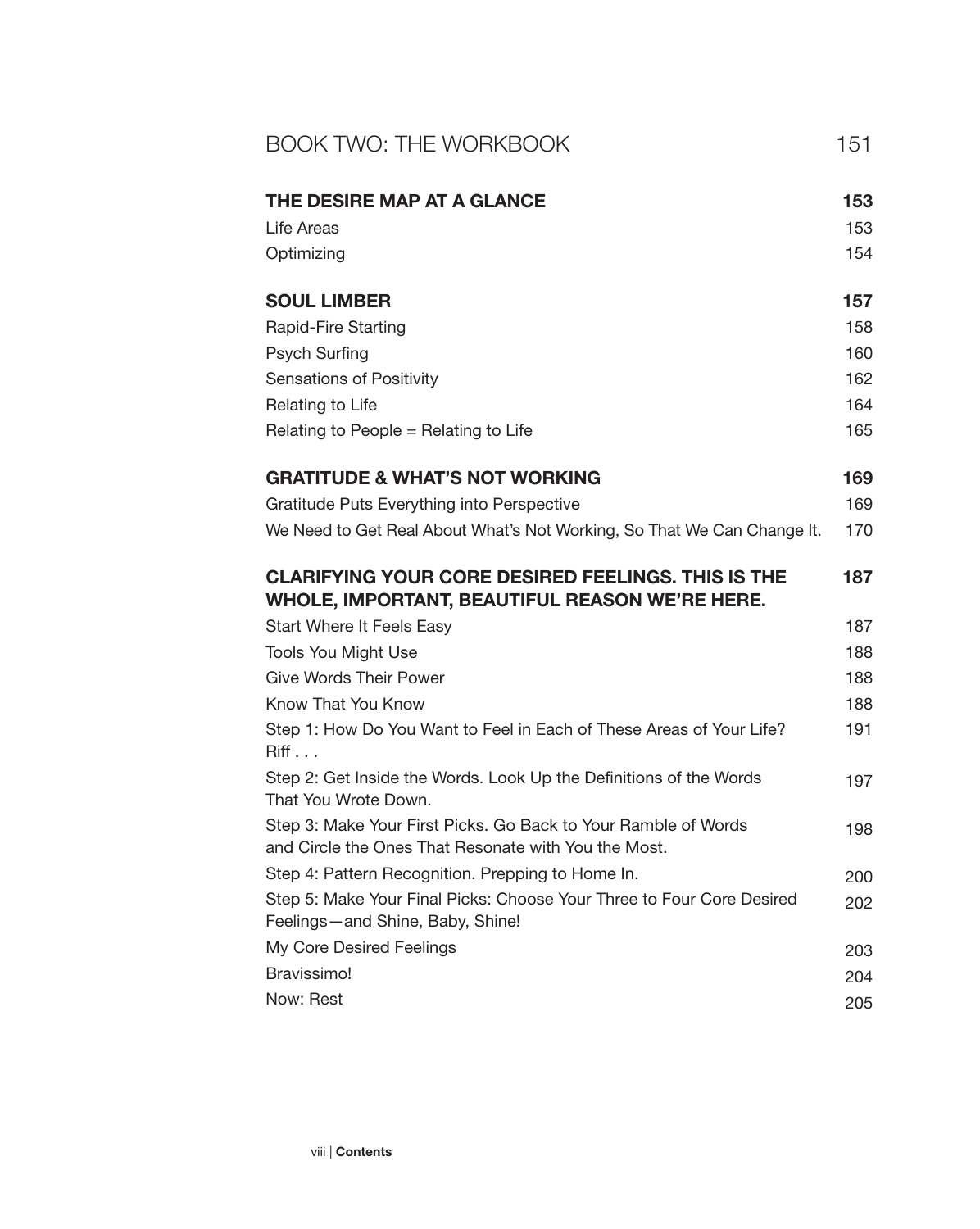| THE EVOLUTION & WORDPLAY OF MY OWN CORE<br><b>DESIRED FEELINGS</b>                             | 209 |
|------------------------------------------------------------------------------------------------|-----|
| Trading Up My Thought Forms                                                                    | 209 |
| Recalibrating the Compass                                                                      | 210 |
| Claiming My Deepest Desire Once and for All: Joy                                               | 212 |
| USING YOUR CORE DESIRED FEELINGS TO GUIDE WHAT YOU<br><b>WANT TO DO, HAVE &amp; EXPERIENCE</b> | 215 |
| Bridging Your Desires to Your Intentions                                                       | 215 |
| Brutal Facts and Fears About Getting What You Want                                             | 224 |
| Positive and Inspiring Thought Forms That Will Eclipse Fear and Rev You Up                     | 226 |
| <b>BONUS! YOU GOT WHAT YOU WANT. ALREADY.</b>                                                  | 229 |
| What Do You Want That You Already Have?                                                        | 229 |
| <b>Helpful People and Resources</b>                                                            | 232 |
| How Will You Give of Yourself?                                                                 | 234 |
| <b>DESIRE, MEET ACTION</b>                                                                     | 235 |
| Only Choose Three or Four Major Intentions or Goals for the Year                               | 235 |
| What Am I Most Excited About?                                                                  | 236 |
| In Case You're Scared to Make Some Choices                                                     | 237 |
| Choose Three or Four Major Intentions and Goals for the Year                                   | 238 |
| My Intentions and Goals for This Year                                                          | 239 |
| <b>ACTION SHEETS</b>                                                                           | 241 |
| Monthly Check-In                                                                               | 242 |
| <b>This Week</b>                                                                               | 243 |
| <b>DESIRE AS A PRACTICE</b>                                                                    | 245 |
| As a Matter of Course                                                                          | 245 |
| When Things Suck                                                                               | 247 |
| Help Each Other                                                                                | 248 |
| Want to Start a Desire Map Group?                                                              | 248 |
| <b>ONE MORE THING</b>                                                                          | 255 |
| <b>THANK YOU</b>                                                                               | 259 |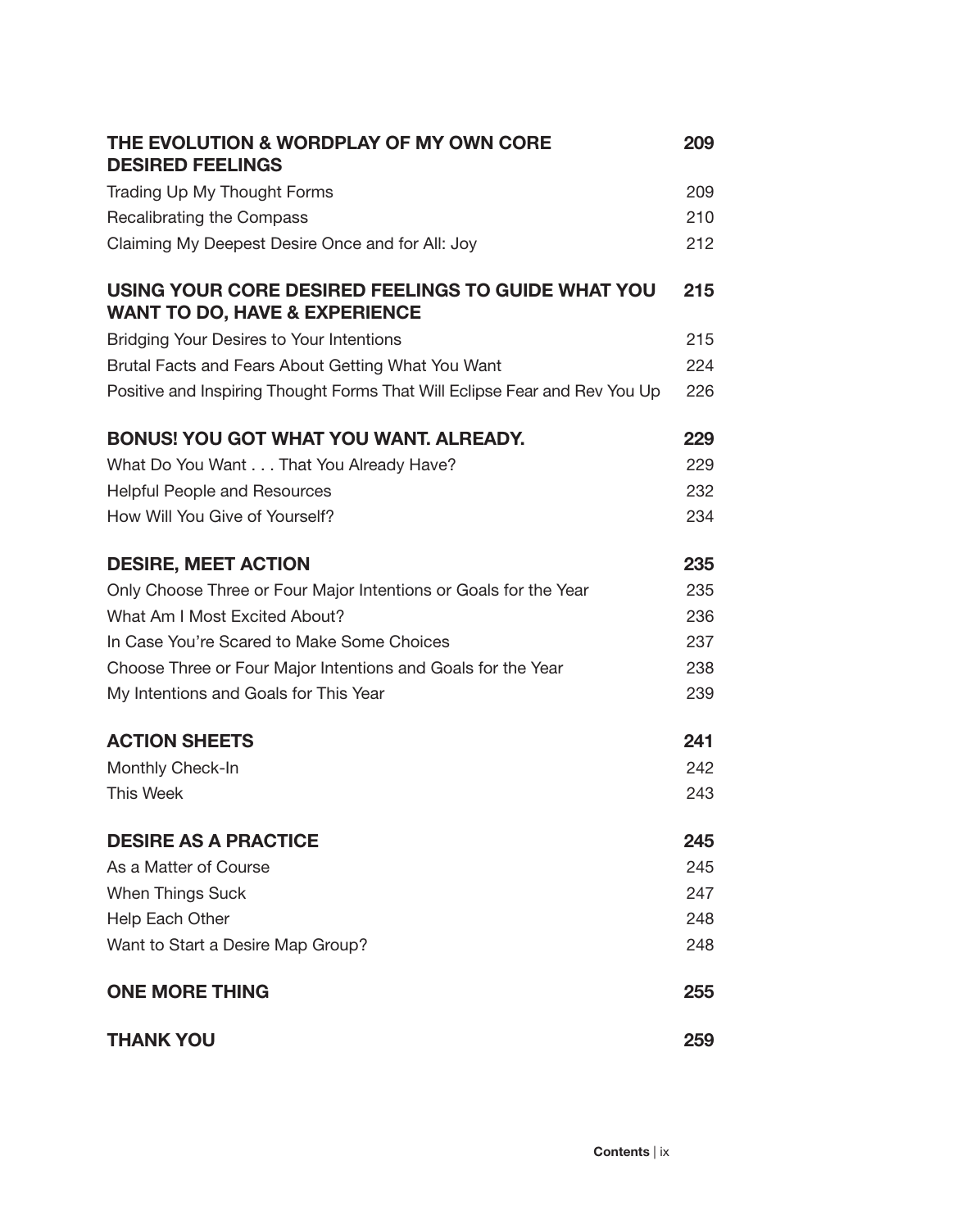# THE VISTA: PROGRAM **OVERVIEW**

If you begin to understand what you are without trying to change it, then what you are undergoes a transformation.

—Jiddu Krishnamurti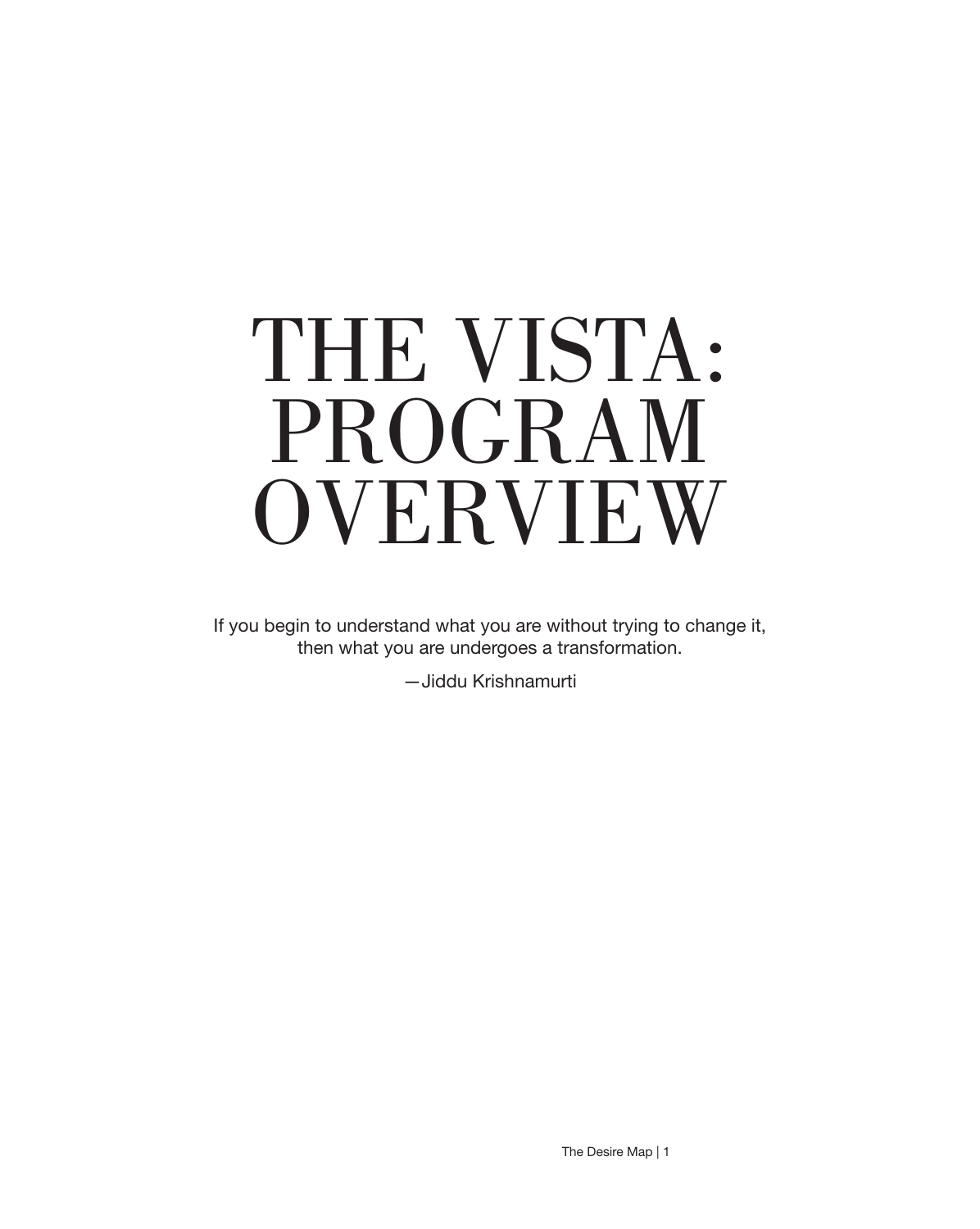# IT ALL BEGAN ON NEW YEAR'S EVE, BY THE FIRE

About eight years ago, I decided to have a chill New Year's Eve at home. The scene: The baby was sleeping (Yay!). Favorite white trashy snackies (Ruffles chips and ranch dip, please). Groove Armada on the speakers. Fireplace blazing. The New Year was wide open and my heart was full of ambition. It was time for some visioning. Goals! Plans! Lots of plans.

I pulled out some poster board and divided it into some life sections, like Home, Love, Money, Work. My former husband and I started writing down goals in each area. We'd write a goal, have a smooch, eat some chips, talk about the next goal. *New kitchen table. Pay off credit card. Water Babies swim class. Lose ten pounds. Invest in a great piece of art. Start biking to work. Hawaii for family wedding. Get the garden happening. Down payment. Publishing deal. New Frye boots. Find a church. Find a yoga class.*

Him: Maybe we should go to Australia while it's easy to travel with the baby.

Me: *(I have no interest in going to Australia with a baby. So I deflect.)* Do you think Dick Clark is going to show up for the ball drop tonight, or is Ryan Seacrest doing the whole thing?

*(pause)*

I'm so done with this sofa. It's too big for this room. Let's get a new sofa!

Him: But I love this sofa.

Me: I want the new MacBook Pro! With mega ram jam.

Him: Yah, you deserve some new gear, babe.

Me: I do, don't I?

It wasn't quite a vision board, but it wasn't just a to-do list. And yet something was still missing. It felt full, but empty. Eager but not . . . *energizing*. I pulled out a different colored pen and started scrawling positive feeling words in each section.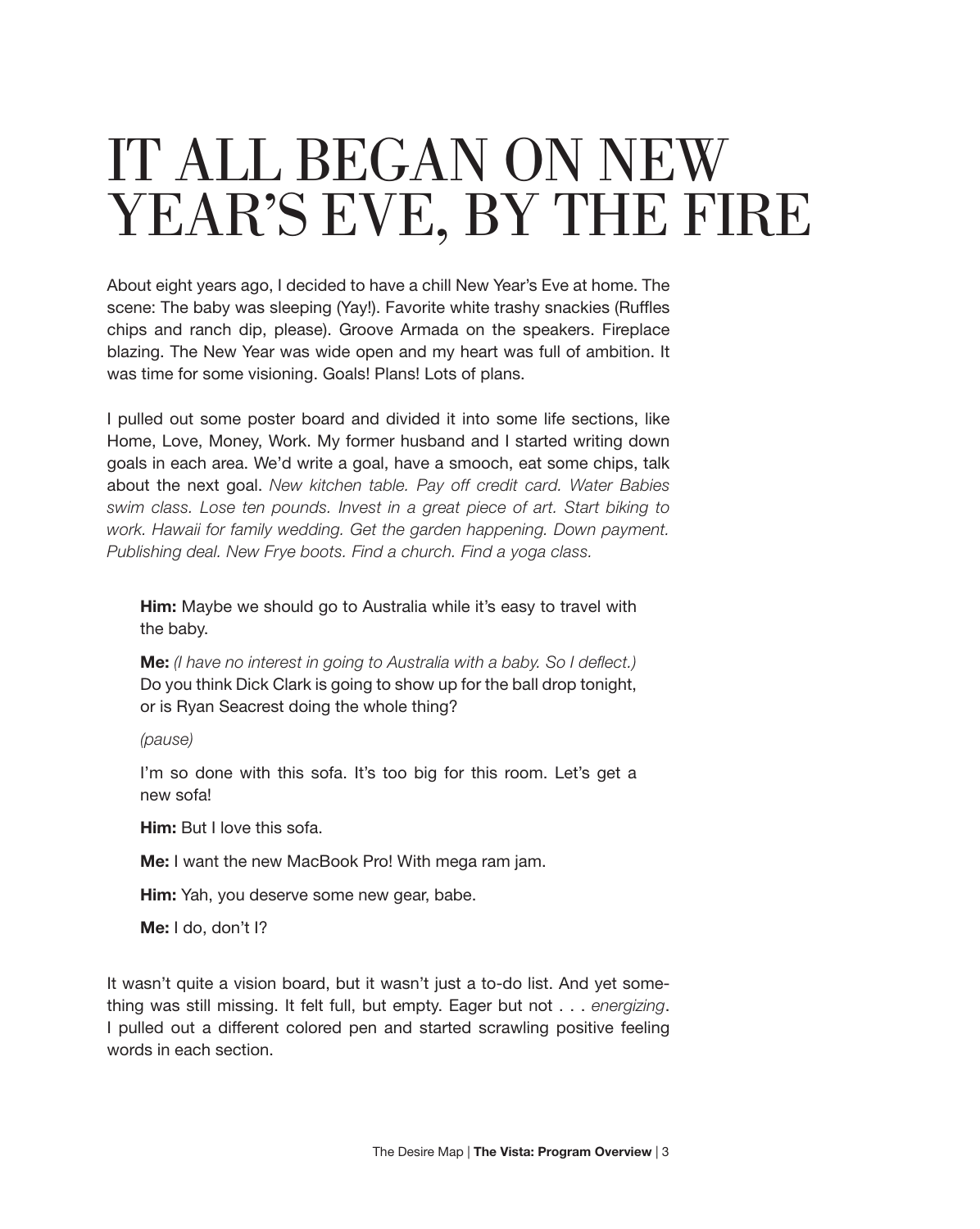*Freedom! Abundance. Sexy. Earth. Nature. Eco-love. Connected. Creative. Temple. True love.*

Me: How do you wanna feel at work? Him: Courageous. Confident. Adventurous.

And things shifted. The exercise turned inside out. So we started it over.

# Instead of talking about external goals, we talked about how we wanted to feel in the various parts of our lives.

The process was more engaging. And our list of wants started to morph.

*Have a dinner party once a month. Get a KitchenAid mixer—make pasta. Design a line of thank-you cards. Download Tantra CDs. Two-week canoe trip. Self-publish.*

Visually, it started to look more beautiful. Psychologically, it felt like an invitation instead of another list of things to do.

Jump-cut to a few more New Years passed. Fireplace lit. Ryan Seacrest standing in for Dick Clark. The "feelings 'n' goals thing," as it came to be known, had evolved into an unofficial process that was making a difference in how we looked at the future.

4 | The Vista: Program Overview | The Desire Map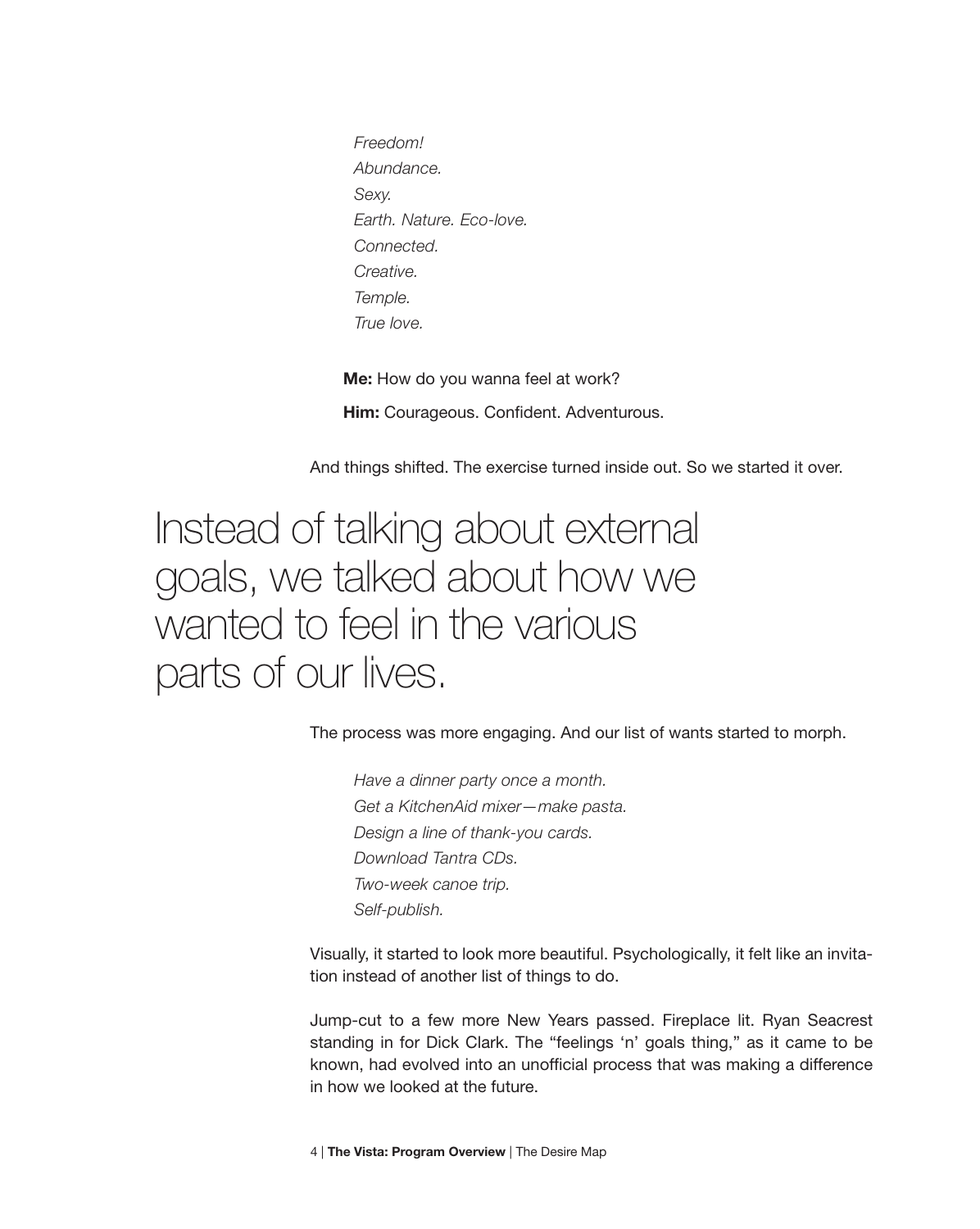We wrote out a bunch of positive feelings, and then we asked ourselves, "So what can we do to feel that way?"

In that simple question lay a new way of living life, which subtly and slowly led to profound changes in the way I went about getting things done. I officially gave up goal-setting systems, which eventually led to quitting to-do lists, which led to giving up the time-management systems that were totally stressing me out.

Revelation dawning. Focusing on desired feelings = liberated energy. I was onto something.

At the end of the year when I'd review my "vision poster thing," as it was also known at the time, I didn't feel so disappointed in myself when I hadn't checked off *Paris* or *Lose ten pounds* as accomplishments on the list. I looked at things differently. I could see that my two trips to New York that year and the new yoga classes were fulfilling my longed-for states of being. I was making progress. I was feeling the way I wanted to feel more often than not.

This way of life planning was more fluid and compassionate, and ironically, it was also more motivating. Just as I could see how unmet goals were synchronistically replaced by other happenings—often better than the ones I had imagined—I could also see where I was out of alignment with my truest desires. I could see that I wasn't feeling, say, very free, or as creative or connected as I wanted to feel in certain areas of my life.

I took the exercise into the rest of the year. I revisited my plans in May for my birthday, and in September, because I love the "let's get cozy and get down to business" energy of autumn. As *The Happiness Project* author, Gretchen Rubin, puts it, "September is the new January."

I took the exercise deeper. I began to actually meditate on the words themselves. I looked up definitions and origins of various words and started to winnow them down. Four feelings to focus on felt manageable and inspiring. And then, ladies and gentlemen, I created . . . The Sticky Note . . . that would change everything. Four feelings. Stuck in my Day-Timer. Referred to every day. Guiding my choices.

I started speaking about the Desired Feelings Thing, as it became known, onstage at my speaking gigs. "So when you get clear on how you actually want to feel, your life-planning process might get turned upside down," I explained. And chicks would come up to me afterward: "So how do I do that 'Desired Feelings thing'?" "Oh my God, you're so right about your feelings and goals. I've always felt that way. Is there a worksheet I can get?" We were onto something.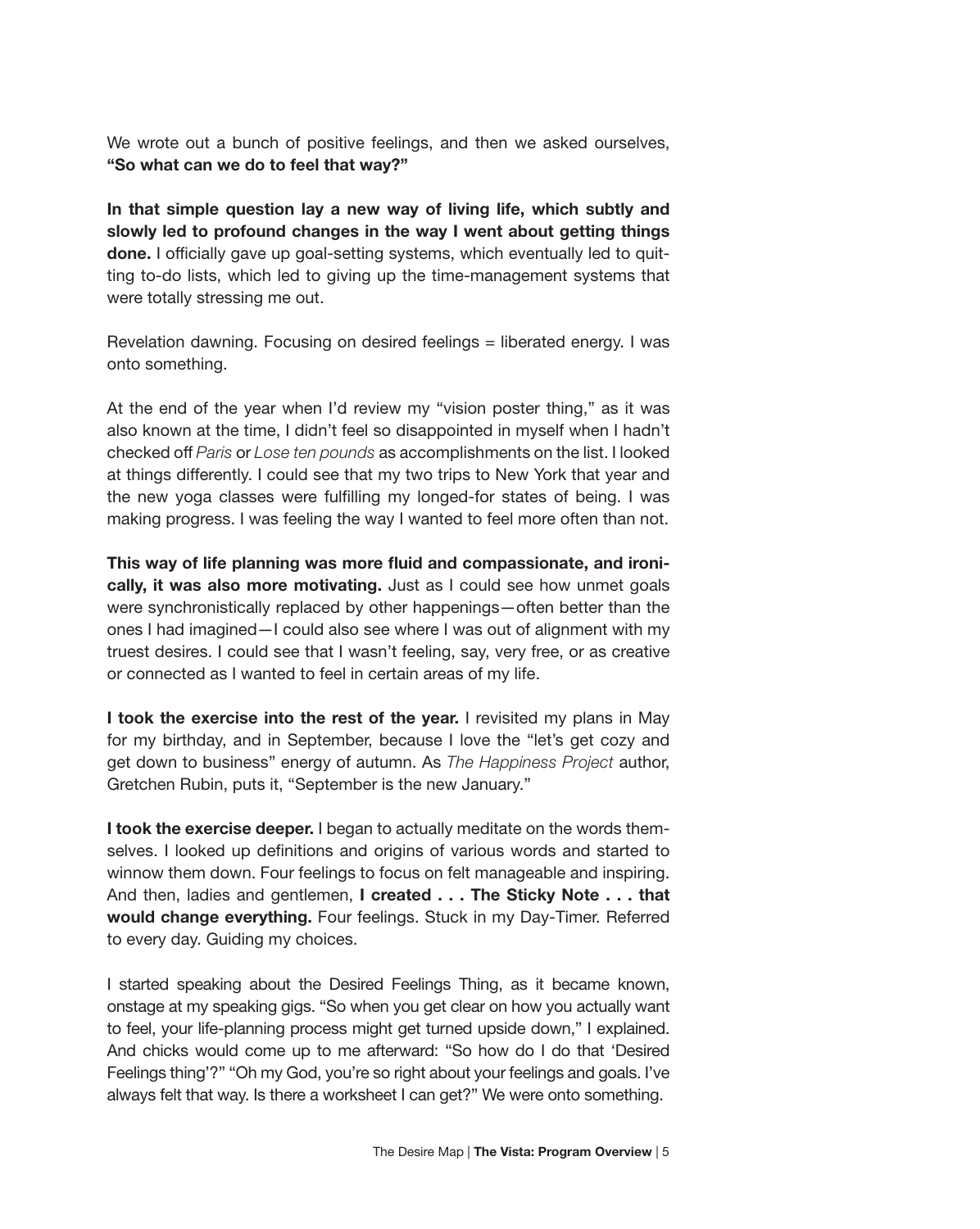I gave the theory a name: The Strategy of Desire. I wrote about it in session 3 of my book, *The Fire Starter Sessions,* and it proved to be the most meaningfully discussed chapter of the book. Feedback started rolling in. People were posting pictures of their core desired feelings in their journals and on fridges. Facebook discussions. Tweeted "feelings lists."

In the meantime, I started working even more deeply with the process. As a meditation; as a system; as an exploration of my own relationship with desire itself; as a prayer . . . as a multimedia sermon on making more empowered choices.

And then I decided to make this really real in the world and released *The Desire Map* program to my readers. And then it was really undeniable: people are craving a new way to make things happens in their lives. Less driving and more inspiration. Deeper meaning but without compromising prosperity. More love and way less judgment.

And the stories . . . the stories slayed me. Quitting jobs or doing work very very differently. Getting closer to significant others and getting closer to major personal truth. Whether someone writes me about what they were stopping or beginning, or the paradigm that they'd cracked open for themselves, one thing is gloriously clear: when you lean into your desires, you liberate your power—and your joy.

Welcome to *The Desire Map.*

amille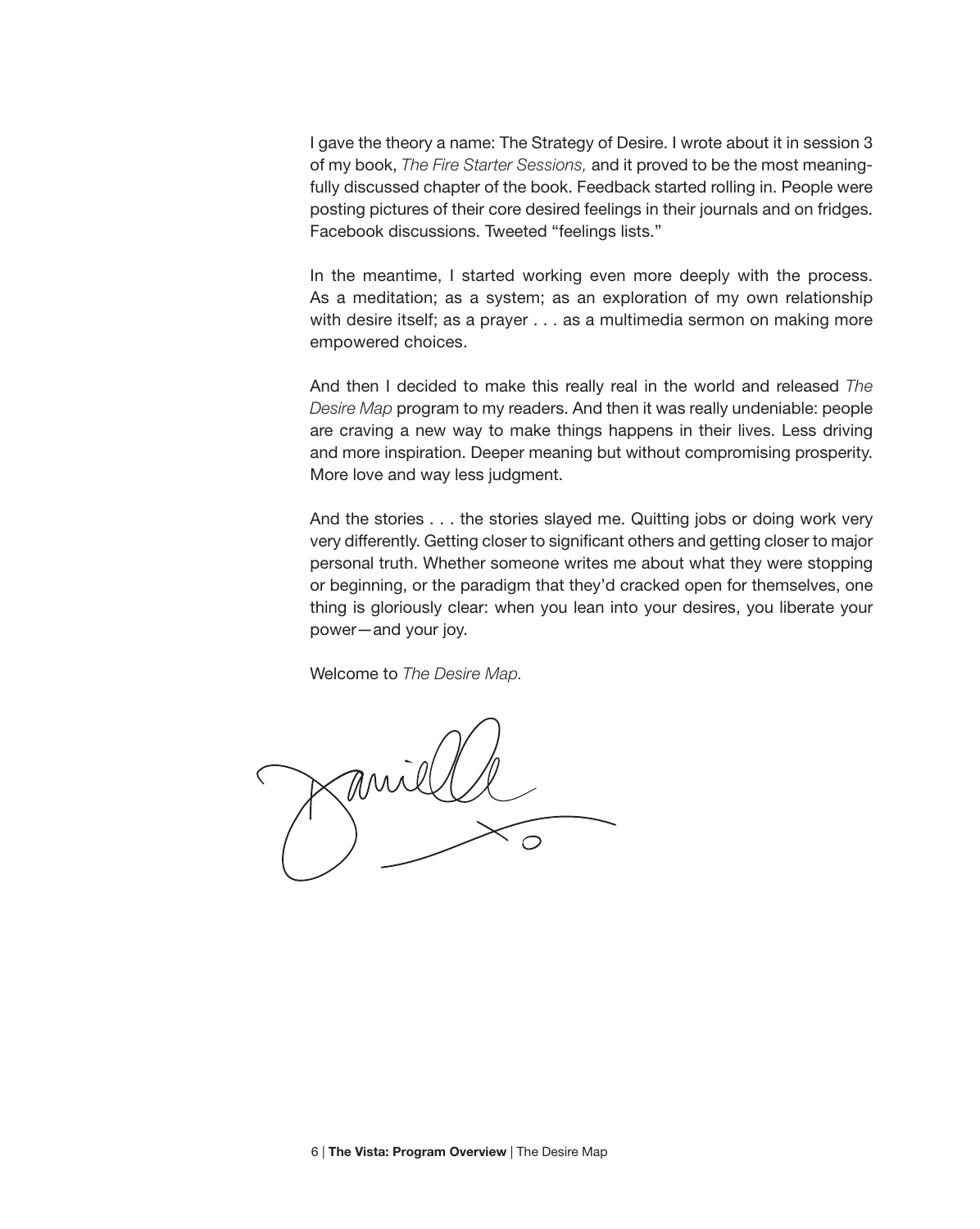# THE GUIDING PREMISE

We have the procedures of achievement upside down. Typically we come up with our to-do lists, our bucket lists, and our strategic plans—all the stuff we want to have, get, accomplish, and experience outside of ourselves. All of those aspirations are being driven by an innate desire to feel a certain way.

So what if, first, we got clear on how we actually wanted to feel within ourselves, and then we designed our to-do lists, set our goals, and wrote out our bucket lists?

How do you want to feel when you look at your schedule for the week? When you get dressed in the morning? When you walk through the door of your studio or your office? When you pick up the phone? When you cash the check, accept the award, finish your masterpiece, make the sale, or fall in love?

#### How do you want to feel?

Knowing how you actually want to feel is the most potent form of clarity that you can have. Generating those feelings is the most powerfully creative thing you can do with your life.

—from "Session 3: The Strategy of Desire," *The Fire Starter Sessions*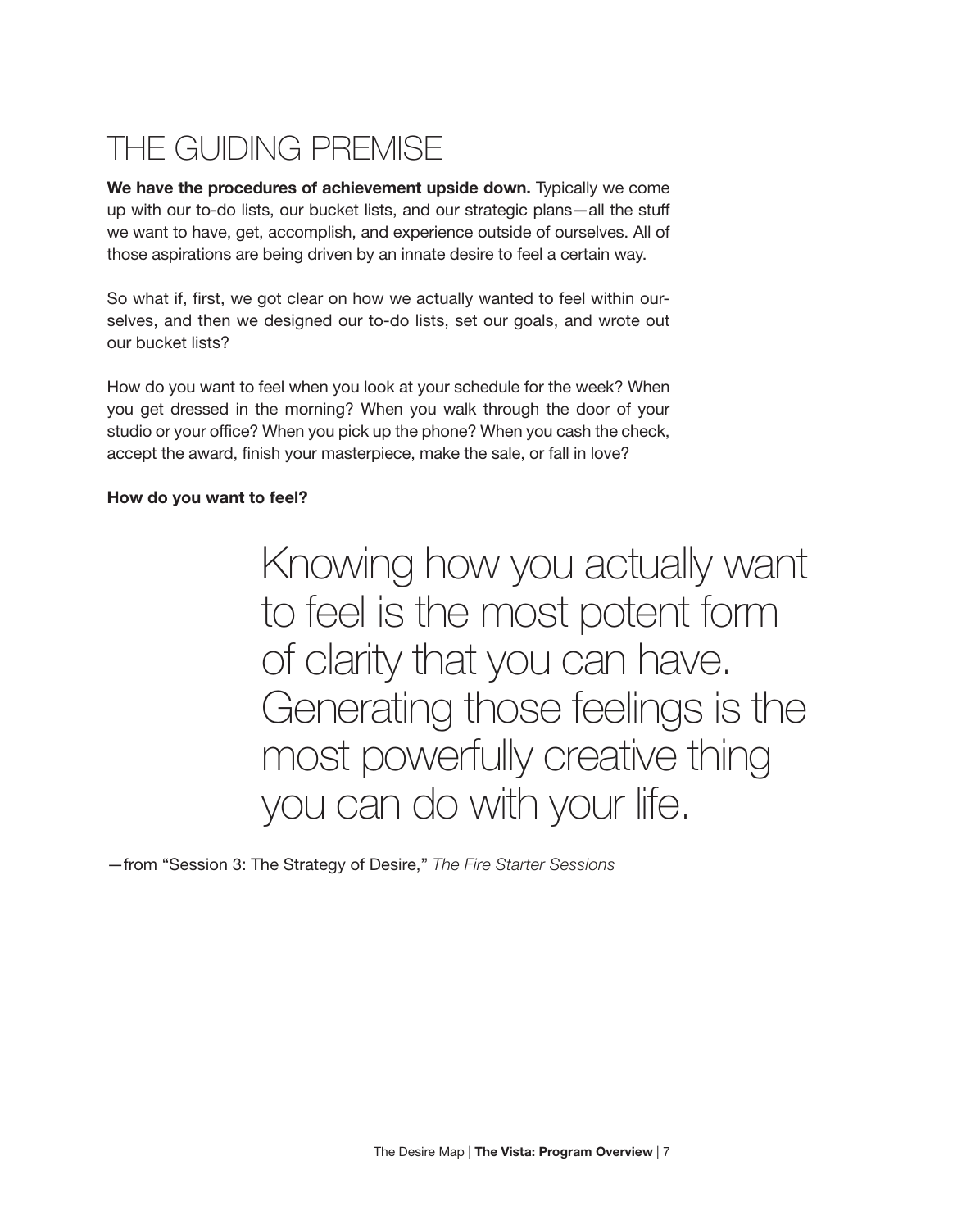## IDEAS. INTROSPECTION. CLARITY. ACTION.

This is two books in one. One part is the theory: the root of desire, the power of feelings, the perils and promise of intentions and goals. And one part is the methodology: an actual workbook that helps you clarify **how you want to feel** in your life, and what you want to do, have, and experience in alignment with those feelings.

#### You could call it holistic life planning. The inner meets the outer. The spirit drives the material.

#### The purpose of *The Desire Map* is:

- > Ultimately, to help you remember your light, your true nature, your source—the life source that connects us all
- › To show you your heart's longing—your core desired feelings
- $\rightarrow$  To guide you in using your preferred feelings as a guidance system for making choices and for being more present and alive
- › To help you use your desired feelings as a way to access comfort and clarity during painful times
- › To show you how to use your desired feelings as creative fuel to make great things happen in your life that will radiate out into the world
- › To help you accentuate the positive aspects of your life, while still honoring, and not invalidating, the negative parts that you want to change
- $\rightarrow$  To help you realize that you are much bigger than your feelings, and also, perhaps paradoxically, to help you regard your feelings as road signs to your Soul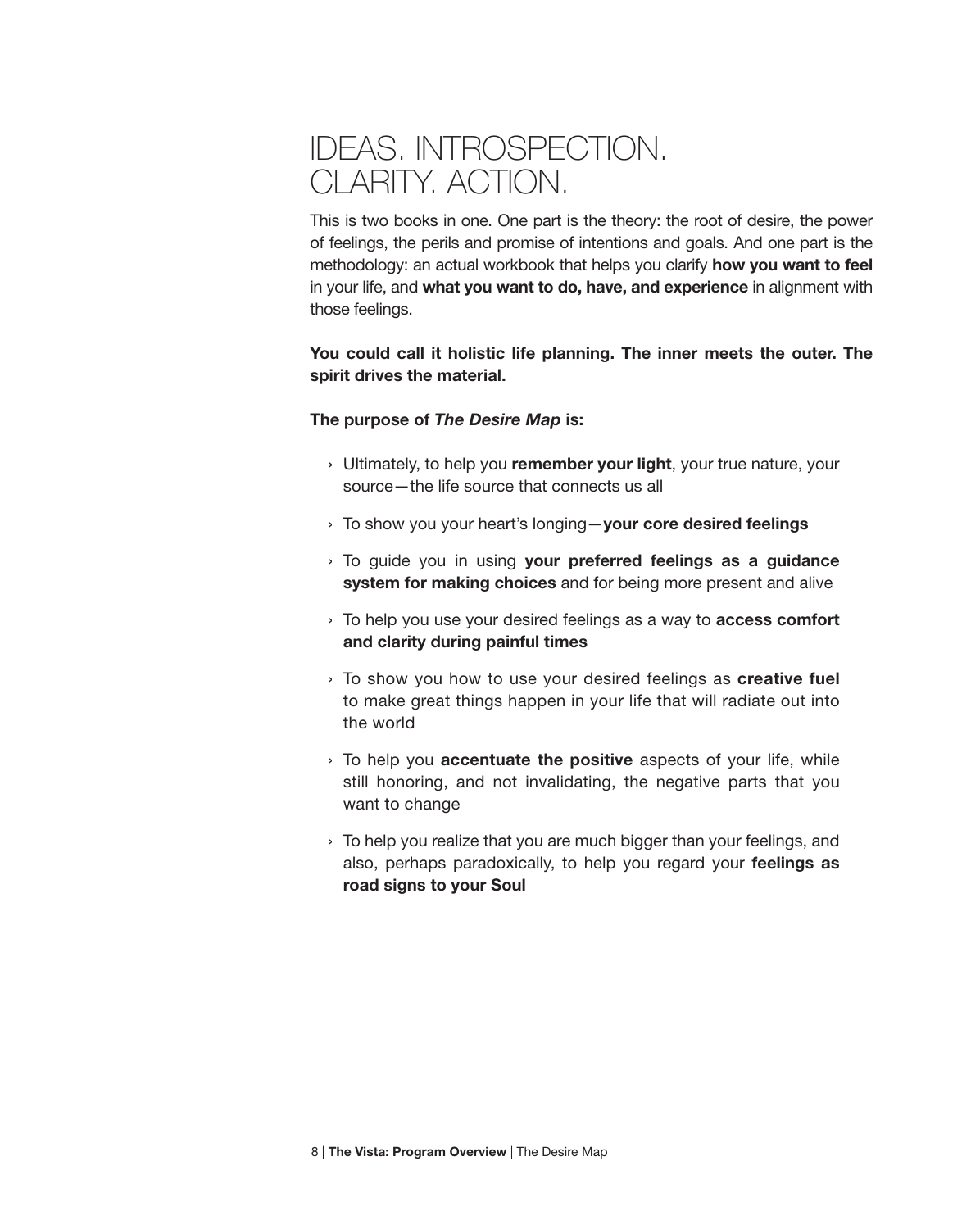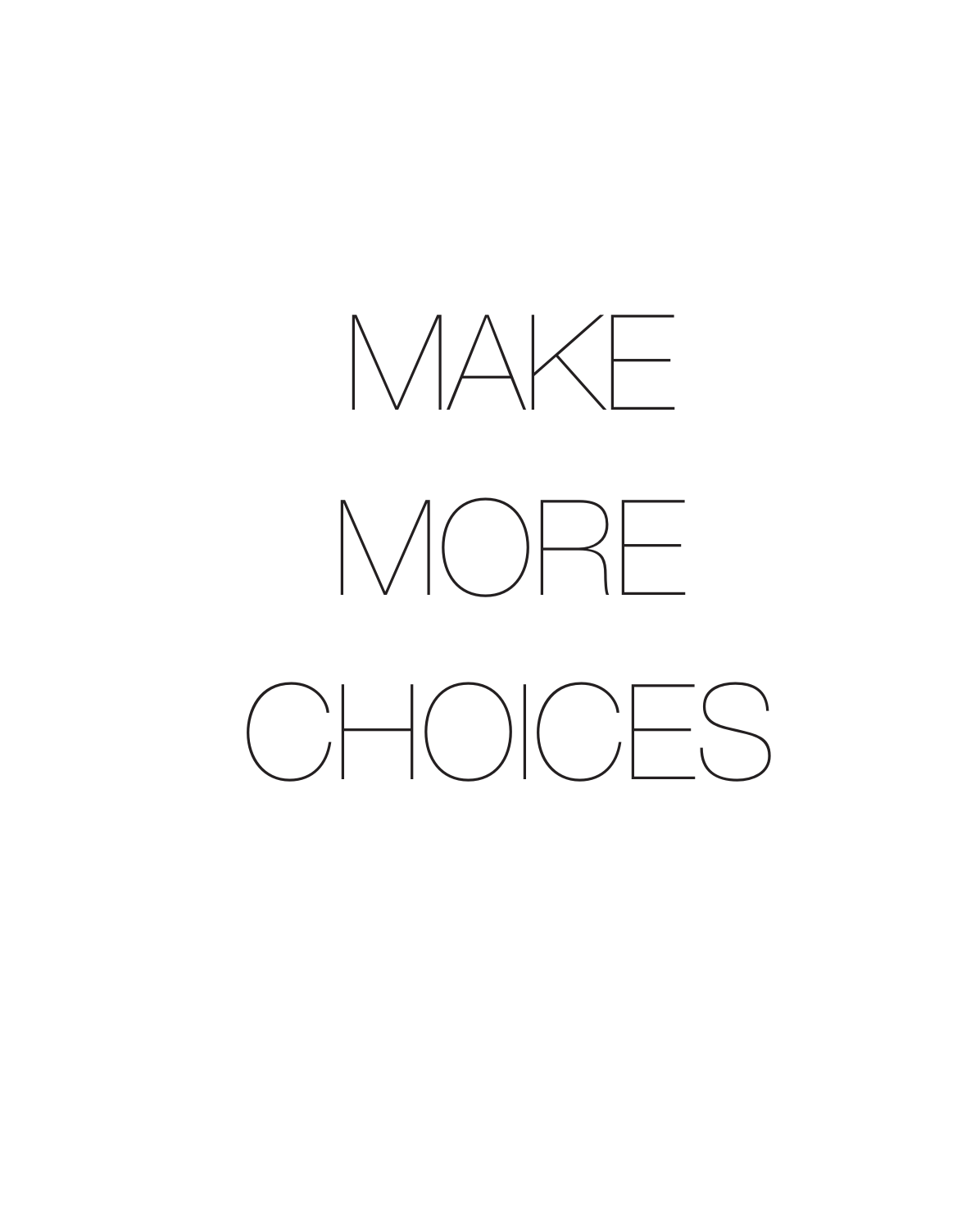#### *The Desire Map* is designed to help you make more empowered choices.

Which is to say both to make *more* choices in your life and to make choices that are more *empowered*.

You have a say in your life. There is so much that we can intentionally select in creating our reality. What comes into our cupboards and closets, what goes into our bodies, the people with whom we spend our free time, the gifts we give, how we worship, the thoughts we focus on. Clutter is a choice. Anger is a choice. Resentment is a choice. So are spaciousness, flexibility, laughter, compassion, tenderness, and resilience.

Empowered choices are "whole choices" that take your mind, body, and Soul into consideration. These decisions include our personal ecology how much time we have, how it feels to give that time, where our wounds and sensitivities reside, where our strengths meet the needs of the world. When we are choosing from a whole place, we're aware of how our decisions bring us closer to or further from ourselves, each other, and society.

#### If you put *The Desire Map* to practical use:

when you're coming up with your yearly goals, planning your week, building your career, making holiday plans *. . . you'll have your core desired feelings in mind;*

when you're choosing whom to invite in, how to react, what to give, where to go, how to move, how and what you'll worship *. . . you'll have your core desired feelings in mind;*

when you want things to be different, when you're in pain, when you've got a great idea to act on, when you want to make stuff *. . . you'll have your core desired feelings in mind;*

when you're composing the email, asking for what you want, choosing presents, shopping for shoes *. . . you'll have your core desired feelings in mind;*

when you go to sleep at night, and you wake up in the morning *. . . you'll have your core desired feelings in mind.*

And what you have in mind is how you create your reality.